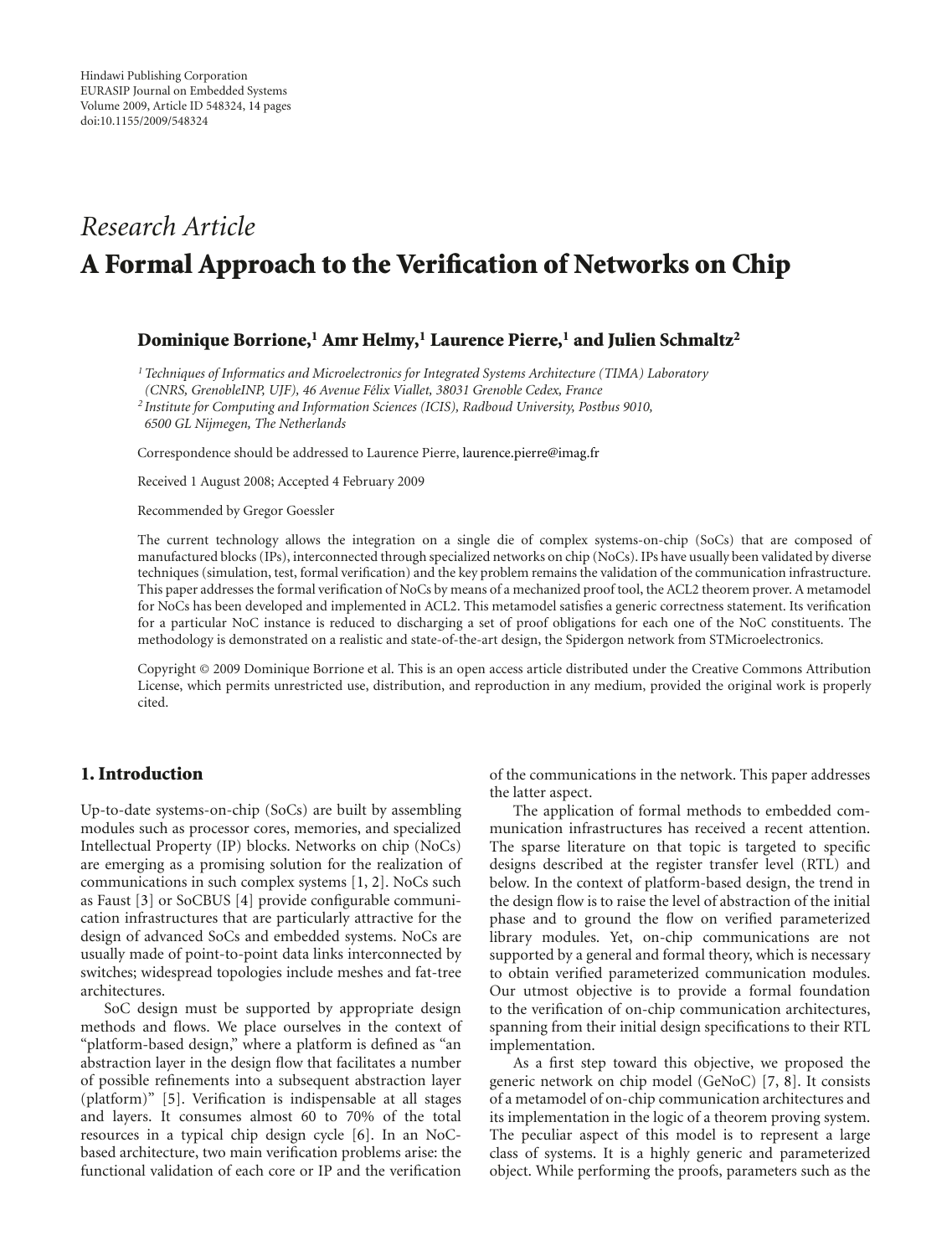size of the network or the length of messages need not to be instantiated. Its implementation in a theorem proving system provides mechanized support and partial automation in the verification effort. The model is implemented in the ACL2 theorem prover [9]. An important feature of ACL2 is to denote both a powerful theorem proving system and an execution engine in the same environment. The theorem proving system has a high degree of *automation*. ACL2 specifications are written in an applicative subset of Common Lisp and are thus *executable*. These constitute two important advantages of using ACL2.

Our first versions of the model contained unrealistic simplifying hypotheses, concerning the granularity of moves and the time when messages were introduced in the network. As a consequence, while the final result of the communications was correctly portrayed, the intermediate steps were abstracted away: where and when a message is temporarily delayed by the presence of other messages in the network could not be shown.

The enhanced formalization presented in this article constitutes a significant progress, both mathematically simpler and offering a much larger expressive power:

- (i) the current metamodel covers a network specification from the *transport* layer to the *data link* layer of the OSI model;
- (ii) the progression of the messages in the network is specified step by step instead of considering their transfer atomically from their source to their destination, thus allowing a great variety of scheduling policies (circuit, wormhole, priority, etc.);
- (iii) new messages may enter the model at arbitrary times and arbitrary nodes;
- (iv) the same model can be used for formal verification and for simulation.

The metamodel detailed in this paper represents the transmission of messages on a *generic* communication architecture, with an *arbitrary* network characterization (topology and node interfaces), routing algorithm, and switching technique. The main function of this model, called GeNoC, is recursive. Each recursive call represents one step of execution, where messages progress by at most one hop. Such a step defines our time unit. A *correctness theorem* is associated with function GeNoC. It states that for all topology  $\mathcal T$ , interfaces  $\mathcal I$ , routing algorithm  $\mathcal R$ , and scheduling policy  $\delta$  that satisfy associated constraints  $P_1$ ,  $P_2$ , *P*3, and *P*4, GeNoC fulfills a correctness property *℘*:

$$
\forall \mathcal{T} \forall \mathcal{I} \forall \mathcal{R} \forall \mathcal{S},
$$
  
\n
$$
P_1(\mathcal{T}) \land P_2(\mathcal{I}) \land P_3(\mathcal{R}) \land P_4(\mathcal{S})
$$
 (1)  
\n
$$
\Rightarrow \wp(\text{Geo}(\mathcal{T}, \mathcal{I}, \mathcal{R}, \mathcal{S})).
$$

Roughly speaking, the property *℘* asserts that *every message arrived at some node n was actually issued at some source node s and originally addressed to node n, and that it reaches its destination without modification of its content*.

The constituents of the metamodel are characterized by constraints  $P_1$ ,  $P_2$ ,  $P_3$ , and  $P_4$  that express essential properties of the key components, *for example*, wellformedness of the network or termination of the routing function. The proof of formula (1) above is derived from these constraints, without considering the actual definitions of the constituents. Consequently, the global correctness of the network model is preserved *for all particular definitions* satisfying the constraints.

It follows that, for any instance of a network, *that is*, for any  $\mathcal{T}_0$ ,  $\mathcal{L}_0$ ,  $\mathcal{R}_0$ , and  $\mathcal{S}_0$ , the property  $\wp(\text{GeVoC}(\mathcal{T}_0, \mathcal{I}_0, \mathcal{R}_0, \mathcal{S}_0))$  holds provided that  $P_1(\mathcal{T}_0)$ ,  $P_2(\mathcal{A}_0)$ ,  $P_3(\mathcal{R}_0)$ , and  $P_4(\mathcal{A}_0)$  are satisfied. Hence, verifying formula (1) for a given NoC is reduced to *discharging these instantiated constraints on the NoC constituents*. This verification methodology is illustrated hereinafter on a realistic and state-of-the-art NoC, the Spidergon from STMicroelectronics [10]. ( The ACL2 scripts of our model and its instantiation for Spidergon are available at http://tima.imag.fr/vds/GeNoC/genoc.html. )

## **2. Related Works**

Intensive research efforts have been devoted to the development of performance, traffic, or behavior analyzers for NoCs. Most proposed solutions are simulation- or emulationoriented. Few approaches address the use of (semi)formal methods, essentially toward the detection of faults or debug. A methodology based on temporal assertions is proposed in [11]. It targets a two-level hierarchical ring structure. PSL properties [12] are used to express interfacelevel requirements and are transformed into synthesizable checkers (monitors). In case of assertion failures, special flits are propagated to a station responsible for analyzing these failures. Goossens et al. [13] advocate communicationcentric debug instead of computation-centric debug for complex SoCs and also use a monitor-based solution. They discuss the temporal granularity at which debug can be performed and propose a specific debug architecture with four interconnects. Both approaches rely on a formal expression of properties (assertions), but are indeed founded on a dynamic, nonformal, execution/emulation of a detailed design, where all architectural parameters and implementation decisions have been settled. In contrast, our work applies to the validation of an early specification stage.

Widespread *formal methods* can be classified in two categories: algorithmic techniques (e.g., model-checking) and deductive ones (theorem proving). Many approaches have been proposed in the fields of protocol or network verification in general. Most of them are based on modelchecking techniques and target very specific designs. Clarke et al. [14] use the notion of regular languages and abstraction functions to verify temporal properties of families of systems represented by context-free network grammars, for instance, the Dijkstra token ring and a network of binary trees. Creese and Roscoe [15] exploit the inductive structure of branching tree networks and put the emphasis on data independence: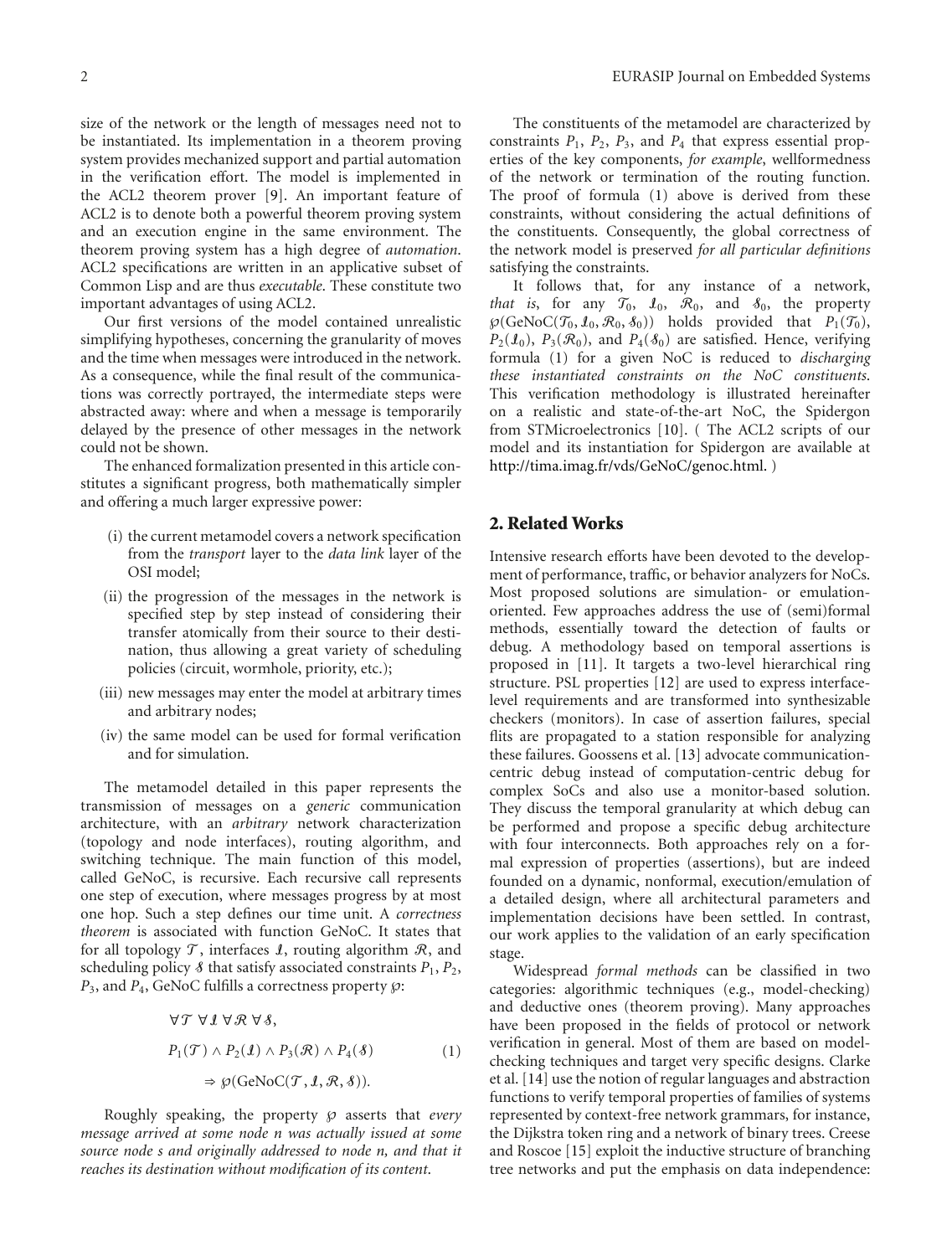data are abstracted in order to use the FDR model checker to prove properties of CSP specifications. Roychoudhury et al. use the SMV model checker [16] to debug an academic implementation of the AMBA AHB protocol [17]; the model is written at the RTL and without any parameter. Salaün et al. focus on the verification of asynchronous systems using the CADP tool and report the verification of an NoC input controller [18]. Again, the application of model-checking techniques is restricted to architectures where all sizes have been fixed, a later design stage than the one addressed by our model.

Results with theorem provers, or combinations of theorem provers and model-checkers, have also been proposed. Most of them concern specific architectures. The HOL theorem prover [19] is used by Curzon [20] to verify a specific network component, the Fairisle ATM switching fabric. Its structural description is compared to a behavioral specification. Bharadwaj et al. [21] use the combination of the Coq theorem prover [22] and the SPIN model-checker [23] to verify a broadcasting protocol in a binary tree network. Amjad [24] uses a model checker implemented in HOL to verify the AMBA APB and AHB protocols and their composition in a single system. Using model checking, safety properties are verified on each protocol individually, and HOL is used to verify their composition. In Gebremichael et al. [25], the Æthereal protocol of Philips is specified in the PVS logic. The main property that is verified is the absence of deadlock for an arbitrary number of masters and slaves. The correctness properties checked by these various methods are different from the ones we consider, and the proofs cannot easily be ported from one network structure to another one. We consider this set of works as complementary to ours and applicable to an instantiation of our metamodel to a particular architecture.

The research results that most closely relate to our work tackle the formalization from a *generic* perspective. Moore [26] defines a formal model of asynchrony by a function in the Boyer-Moore logic [27] and shows how to use this general model to verify a biphase mark protocol. More recently, Herzberg and Broy [28] present a formal model of stacked communication protocols, in the sense of the OSI reference model. They define operators and conditions to navigate between protocol layers and consider all OSI layers. This work is more general than Moore work, which is targeted at the lowest layer. In contrast, Moore provides mechanized support. Both studies focus on protocols and do not consider the underlying interconnection structure explicitly. In the context of time-triggered architectures, the work of Rushby [29] proposes a general model of time-triggered implementations and their synchronous specifications. The simulation relation between these two models is proven for a large class of algorithms using an axiomatic theory. Pike recently improved the application domain of this theory [30, 31]. Miner et al. [32] define a unified fault-tolerant protocol acting as a generic specification framework that can be instantiated for particular applications. These studies focus on time-triggered protocols. The framework presented in this paper aims at a more general network model and



Figure 1: The Spidergon architecture.

concentrates on the actual interconnect rather than the protocols based on top of this structure.

## **3. The Spidergon NoC**

The Spidergon NoC from STMicroelectronics [10] is used as a running example throughout this paper. It is an extension of the Octagon network [33] to an arbitrary even number of nodes. Figure 1 gives a 16-node version of the Spidergon. Like the Octagon, it is equipped with a shortest-path routing algorithm.

Spidergon forms a regular architecture, where all nodes are connected to three neighbors and a local IP. Let *NumNode* be its number of nodes. The maximum number of hops is *NumNode/*4 if *NumNode*is a multiple of four. We place our formal representation in that context, we assume a global parameter *N* such that  $NumNode = 4 \cdot N$ .

The routing of a message is done as follows. Each node compares the destination address of the message (*DestAd*) to its own address (*NodeAd*) to determine the next action. The node computes the relative address of a message as

$$
RelAd = (DestAd - NodeAd) \mod (4 \cdot N). \tag{2}
$$

At each node, the route of the message is a function of *RelAd* as follows.

- (i) if  $RelAd = 0$ , process at node;
- (ii) if  $0 < RelAd \leq N$ , route clockwise;
- (iii) if  $3 \cdot N \leq$  *RelAd*  $\leq 4 \cdot N$ , route counterclockwise;
- (iv) route across otherwise.

*Example 1.* Assume that  $N = 4$ , that is, *NumNode* = 16. Consider a message *M* at node 2 sent to node 12. First, (12 − 2) mod 16 = 10, *M* is routed across to 10. Then,  $(12 – 10)$  mod  $16 = 2$ , *M* is routed clockwise to 11, and then to node 12. Finally,  $(12 – 12)$  mod  $16 = 0$ , *M* has reached its final destination.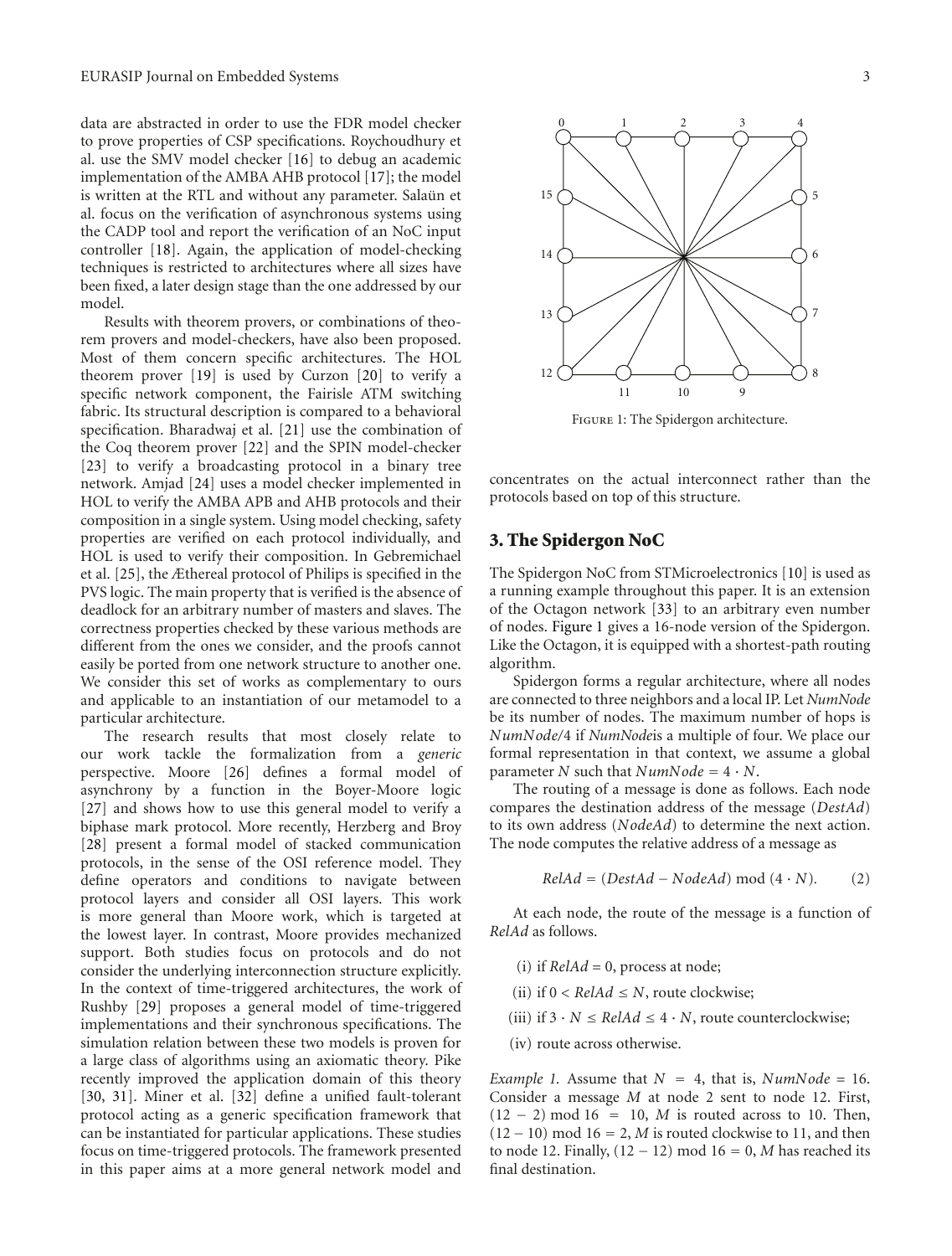

Figure 2: Function GeNoC of the formal model.

We consider a Spidergon network based on the *wormhole switching technique*. Messages are decomposed into smaller units called flits. The *header* flit contains information needed for routing. A *control* flit determines the number of data flits (data payload) that follow in a pipelined fashion.

# **4. Principles of Our Approach: The Generic Network Model**

The main function of the metamodel is function GeNoC sketched in Figure 2. It takes as main argument a list of messages emitted at source nodes and returns a list of messages received at destination nodes. Various intermediate data types are used, which are not described here for the sake of simplicity and clarity. In addition to the data that it is carrying, a *message* contains the following information: its source, destination, current position, the time at which it is injected in the network, and optionally the number of flits in the message. Each message is also uniquely identified by a natural number.

Function GeNoC produces two output lists: the list of messages that have reached their destination, and the list of messages that are still at their source, or traveling in the network. It entails the following components:

- (i) a *global network state* representing the current status of the memory elements associated with the ports of the nodes and an *explicit notion of time* (Section 5);
- (ii) at the *Transport* layer (Section 6), *interfaces* are represented by two functions used to encode messages

to be sent in the network (*send*) and to decode them (*recv*). Function *R*4*D* ("ready for departure") determines which messages can be in the network at the current time. Messages may be injected only at a specific execution time or under constraints on the network load (e.g., credit-based flow control);

- (iii) at the *Network* layer (Section 7), the *routing algorithm* is represented by function *Routing* and the *switching technique* is represented by function *Scheduling*. The routing algorithm is represented by the successive application of unitary moves (e.g., routing hops). For each message, the routing function computes all possible routes from the *current position* to the destination. Function *Scheduling* returns a list of messages that have reached their destination and a list of messages that are *en route* to their destination. The model also allows the modeling of *priorities* between messages (e.g., using a round-robin policy);
- (iv) at the *data link* layer (Section 8), the *transmission protocol* is specified. The possibility of moving one message from one port to another depends on the current state of the network, which itself depends on the other messages.

Function GeNoC makes use of functions *R*4*D*, *Routing*, and *Scheduling* to compute the arrived and the delayed messages. It takes as parameters a list of messages (**M**), the structure of the network, reduced to the set of addresses of its nodes (**A**), a *finite* number of attempts (**att**), the set of arrived messages (**T**, originally empty), the current state of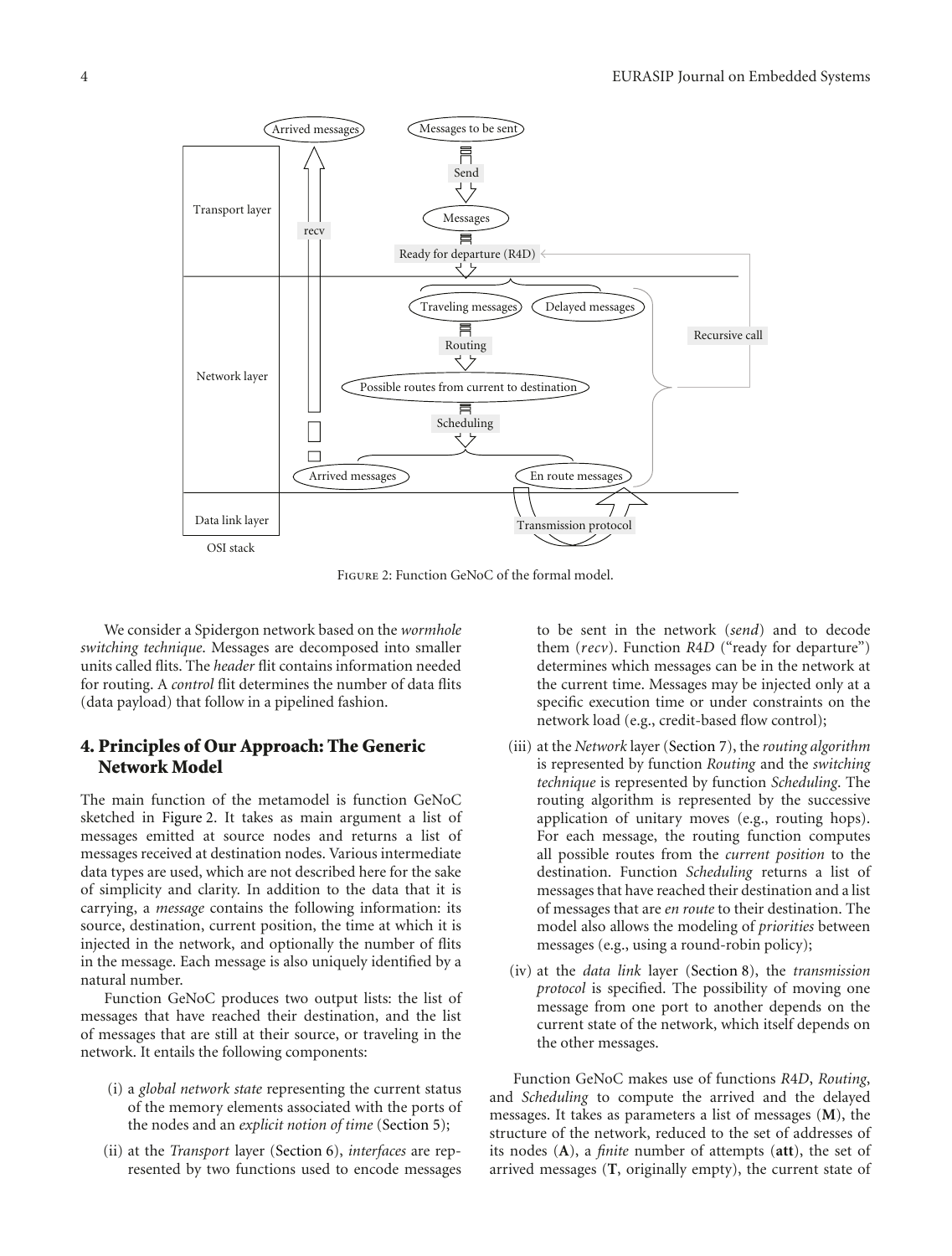```
function \text{GeVoC}(M, A, att, T, st, z)if SumOfAtt(at) = 0 then return list (T, M);
else
   begin
   \langle TR, D \rangle := R4D(M, z);\langle TM, Arr, att', st' \rangle :=Scheduling (Routing(TR,A), att,st);
   return GeNoC (union(TM, D),A, att
,
                     union(Arr, T), st', z+1);end
}.
```
Algorithm 1

the network (**st**), and the current time (**z**). The number of attempts is decremented by 1 at each node with a message waiting for injection. Function *SumO f Att*(**att**) computes the sum of the remaining attempts of the nodes and is used as the decreasing measure of parameter **att**. The typical recursive form of function GeNoC is as shown in Algorithm 1.

If no attempt is left, GeNoC stops and returns a pair composed of the arrived (**T**) and the delayed or *en route* (**M**) messages. Otherwise, every recursive call processes a list of messages, where some are waiting at their source, and some are traveling in the network. First, function *R*4*D* extracts the messages that are allowed to move at current time **z** (**TR**). For each one of them, routes are computed using function *Routing*. Then, function *Scheduling* computes the list of the arrived messages (**Arr**), the list of messages that are still traveling in the network (**TM**), the remaining attempts (**att** ), and a new state (**st** ). The recursive call processes the traveling messages together with the messages **D** delayed by *R*4*D*. Time is incremented by 1.

## **5. Addresses and Network State**

*5.1. Addresses and Parameters.* Networks are assumed to be built from the interconnection of an unbounded, but finite, number of generic switches that have several input and output ports connected to the neighboring switches and to the local IP (Figure 3). Each switch has a *unique* identifier that can be its *position* or *coordinate*.

Tuples composed of a coordinate, a port, and its direction (i.e., tuples of the form *coor*, *port*, *dir*) constitute the basis of the model. We shall refer to such an element as an *address*, abbreviated *a*.

The set of valid addresses is denoted by A. It is computed by a generic function, named *AGen*. The set of valid input arguments to  $AGen$  is noted  $\mathcal{P}_A$ . These parameters may represent the dimensions of the network or its number of nodes. The main proof obligation on *AGen* is its typing property.

*Proof Obligation 1.*

$$
AGen: \mathcal{P}_A \longrightarrow \mathcal{A}.\tag{3}
$$



Figure 3: Generic view of switches.



Figure 4: Spidergon switch.

*Example 2.* In the Spidergon NoC, each switch has four ports: local, clockwise, counterclockwise, and across. The *instantiated* address tuple is *coor*, *port*, *dir*, where *coor* is the switch *id*, *port* belongs to {*cw*,*ccw*, *acr*, *loc*} and *dir* is either "*i*" for input or "*o*" for output (Figure 4).

The instantiation of function *AGen* for the Spidergon network is denoted by *SpiderGen*. It generates the address space of the network. The only parameter of this function is the integer  $N$  such that  $4 \cdot N$  is the number of nodes in the network. Assume  $N = 4$ . Then,  $\langle 5, cw, i \rangle$  is a member in the address space whereas  $\langle 17, c\epsilon w, i \rangle$  is not. In general and in our verification effort, the address space of the Spidergon contains  $4 \cdot N \cdot 4 \cdot 2$  addresses  $(4 \cdot N \text{ is the number of nodes, 4 is})$ the number of ports per node, and 2 is for the two directions of each port).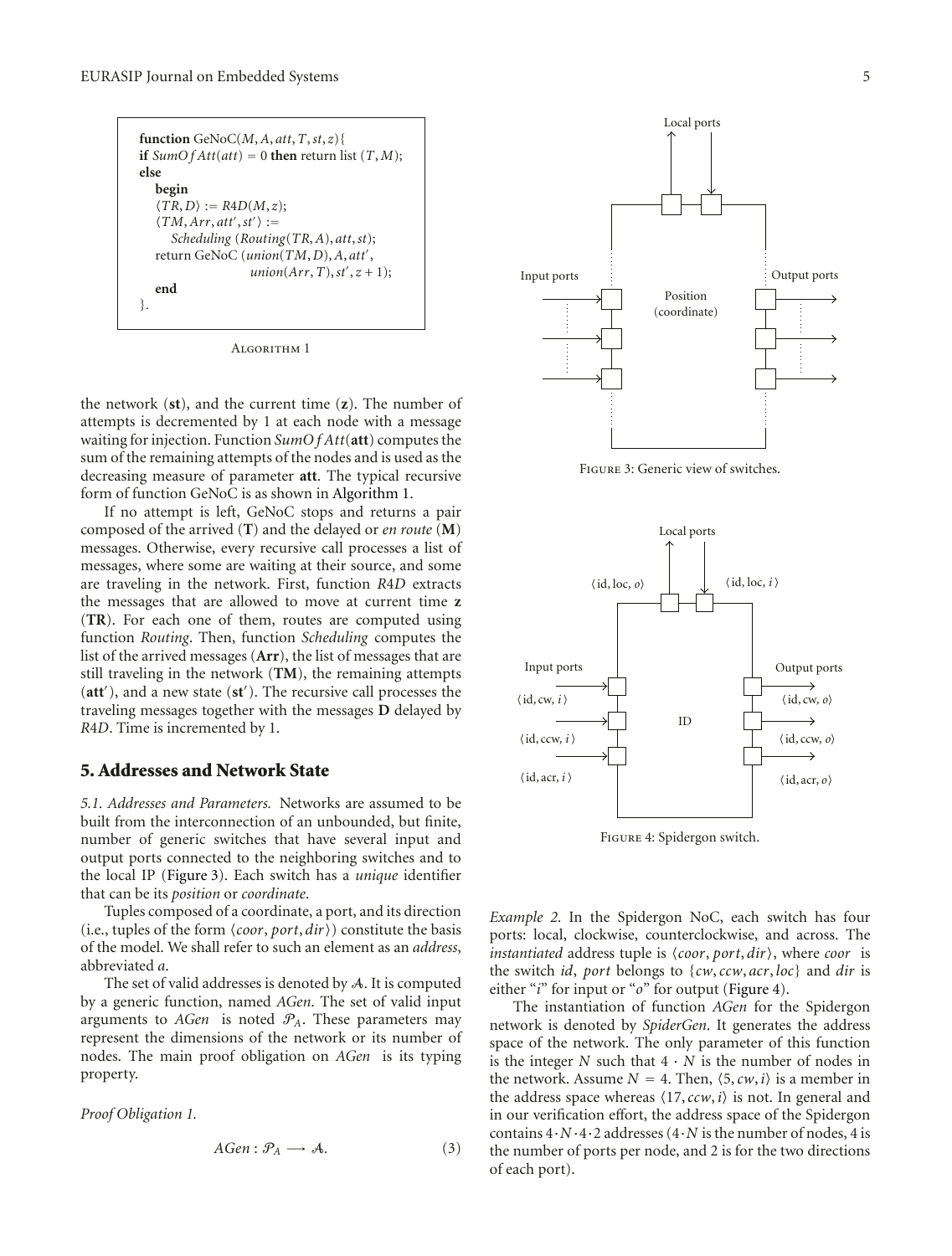The ACL2 verification of Proof Obligation 1 for the Spidergon instantiation is automatic. It involves 4 theorems and 10 functions.

*5.2. Network State.* A memory element (buffer) is associated to each address, noted *mem*. No assumption is made on that element. If the address has no storage element, *mem* is empty. Otherwise, the structure of this field can be adapted to model the storage elements of a particular instance.

The state of the network consists of a collection of state entries, one for each address. Each state entry is a tuple of the form  $\langle a, mem, [opt] \rangle$ , where *a* is the node address, *mem* gives the state of its memory element(s), and [*opt*] is an optional field that may be used for extra information needed for particular instances (e.g., synchronization signals).

The set of valid states is denoted by  $\delta$ . The set of valid state entries is denoted by  $\varepsilon$ . An entry exists for each element of the address space of a network. Four functions are specified:

- (i) *Validntkstate*, recognizes a valid state;
- (ii) *StGen*, generates the network initial state;
- (iii) *loadBuffer*, loads a message in a buffer;
- (iv) *readSEntry*, returns a state entry.

Function *StGen* takes as arguments the parameter used to generate the address space and user-defined parameters, for example, used to dimension the memory elements. The valid set of parameters is denoted by  $\mathcal{P}_{st}$ . The typing property of function *StGen* constitutes a proof obligation.

*Proof Obligation 2.*

$$
StGen: \mathcal{P}_A \times \mathcal{P}_{st} \longrightarrow \mathcal{S}.
$$
 (4)

*Example 3.* In our specification of the Spidergon, the addresses generated by function *AGen* (Section 5.1) constitute the address field of state entries. We consider that addresses (or ports) have a one-place buffer. Therefore, the field *mem* is either a message or empty, which is represented by the empty set ∅. (More precisely, a nonempty buffer contains one message flit. In this section, we write message for brevity.) We consider the Spidergon with a handshake transmission protocol. When transferring data from a port *ps* to a port  $p_d$ , signal  $Rx$  is used by  $p_s$  to request a transmission, and signal *Ackrx* is used by  $p_d$  to acknowledge receipt. The field [*opt*] of the generic state entry is instantiated by a 2-bit vector representing the values of these two signals for such a port. An example of a valid state entry is  $\langle \langle 5, cw, i \rangle, m, 10 \rangle$ . This is the state entry of the clockwise input port of node number 5, which contains message *m*, and where signal *Rx* is 1 and signal *Ackrx* is 0.

The function *loadBuffer* takes as parameters an address, a message, and a network state. It updates the contents of the memory element of the address with the new message. Let  $\mathcal{D}_{msg}$  be the domain of messages. The following typing property is a proof obligation for *loadBuffer*.

*Proof Obligation 3.*

$$
loadBuffer : A \times D_{msg} \times S \longrightarrow S. \tag{5}
$$

*Example 4.* Function *SpiderLoadBuffer*(*a*,*m*,*st*) updates the field *mem* of the state entry of address *a* with message *m*. To empty a buffer, one loads it with ∅.

The function *readSEntry* takes as parameters an address and a network state. It returns the state entry of the address. The typing property of function *readSEntry* constitutes a proof obligation.

*Proof Obligation 4.*

$$
readSEntry: A \times S \longrightarrow \mathcal{E}.
$$
 (6)

*Example 5.* Function *SpiderReadSEntr y*(*a*,*st*) simply returns the state entry with address *a*.

The most important proof obligation establishes that each state entry corresponds to a valid address (*e.a* accesses the address field of the state entry).

*Proof Obligation 5.*

$$
p_1 \in \mathcal{P}_A, \ p_2 \in \mathcal{P}_{st},
$$
  
\n
$$
e \in StGen(p_1, p_2) \iff e.a \in AGen(p_1).
$$
 (7)

*Example 6.* The ACL2 verification of this state specification for Spidergon is largely automatic, only two additional lemmas are needed.

## **6. Transport Layer**

This layer is responsible for encapsulating data into packets suitable for transfer to the network infrastructure or managing the reverse transaction for delivering messages to the destination node. Our model specifies this encoding/decoding process as well as the flow control services of the transport layer.

*6.1. Interfaces.* The interfaces are modeled by two functions. Function *send* represents message encoding, and function *recv* specifies decoding. To guarantee the compatibility between these two functions, a proof obligation states that their composition is the identity function.

*Proof Obligation 6.*

$$
\forall \; msg \in \mathcal{D}_{msg}, \quad (recv \circ send)(msg) = msg. \qquad (8)
$$

*6.2. Network Access Control.* The network access control function checks whether a message can be injected into the network. This is modeled by function *R*4*D*. This function splits a list *l* of messages into the list *R*4*D.*traveling(*l*) of messages that satisfy the departure conditions, and the list *R*4*D.*delayed(*l*) of delayed messages. ( This notation is used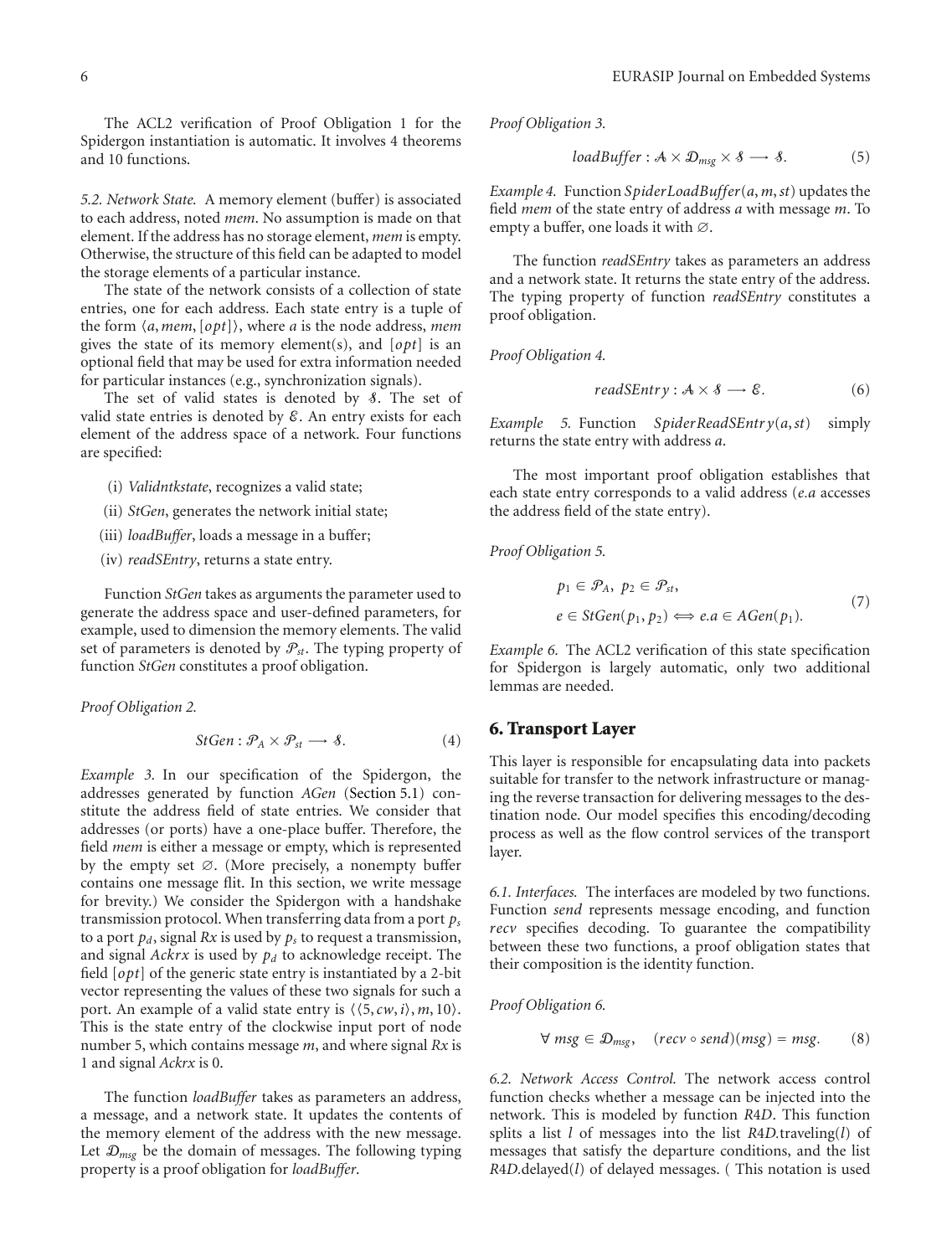to represent the constituent of *R*4*D*(*l*) that contains the traveling messages. Similar notations are used throughout the rest of this paper). The three lists belong to  $\mathcal{D}_{lm}$ , which denotes the set of all possible lists of messages.

We can consider various access control conditions. Example conditions are credits allowed for each node to send messages (e.g., in the Faust network [3]), or a maximum number of messages allowed in the network (e.g., in the Nostrum network [34]).

Function *R*4*D* takes as arguments a list of messages and a user-defined parameter used to model particular departing conditions. We use "∗" to represent the arbitrary domain of this parameter. The typing property of function *R*4*D* constitutes a proof obligation.

*Proof Obligation 7.*

$$
R4D: \mathcal{D}_{lm} \times * \longrightarrow \mathcal{D}_{lm} \times \mathcal{D}_{lm}. \tag{9}
$$

Each one of the outputs of function *R*4*D* must be a subset of the input message list.

*Proof Obligation 8.*

$$
R4D. delayed(l) \subseteq l \land R4D. traveling(l) \subseteq l. \tag{10}
$$

A message cannot be in both lists at the same time, that is, the intersection of these two lists must be the empty set.

*Proof Obligation 9.*

$$
R4D. delayed(l) \bigcap R4D. traveling(l) = \varnothing. \tag{11}
$$

*Example 7.* The instance of function *R*4*D* for the Spidergon is called *SpiderR*4*D*.

We are not aware of any flow control mechanism for the Spidergon network. Only the message injection time (simulation step) is considered in *SpiderR*4*D*. Each message can depart if its injection time is equal to the current simulation step. In that case, it is put in list *SpiderR*4*D.*traveling. Otherwise, it is added to list *SpiderR*4*D.*delayed. Once put in list *SpiderR*4*D.*traveling, it becomes a traveling message, and it will remain in this list in the recursive calls.

All the proof obligations have been discharged for function *SpiderR*4*D*. Proof Obligation 8 needed 2 intermediate lemmas for a total proof time of 2.41 seconds. As for Proof Obligation 9, one intermediate lemma is needed for a proof time of 1.45 seconds.

## **7. Network Layer**

The Network layer is responsible for the end-to-end (i.e., source to destination) message delivery. In particular, it implements the routing method that determines the intermediate nodes from the source to the destination. The congestion and conflict management of the switching technique is also a Network layer responsibility [35].

*7.1. Routing.* Our representation of the routing algorithm involves the main function *Routing* that computes all possible routes from the current position to the destination for all traveling messages, as well as two auxiliary functions:

- (i) *RCore*, computes all possible routes from the current position to the destination for one message;
- (ii) *RLogic*, implements the routing logic, that is, computes the next step node.

In case of deterministic algorithms like the Spidergon routing algorithm, there is only one possible route. Several routes are feasible when adaptive algorithms are considered.

Function *RCore* simply applies *RLogic* recursively. Function *Routing* also recursively applies *RCore* to all messages. Function *RLogic* takes two addresses *curr* and *dest* as parameters and computes the next hop on the route from *curr* to *dest*. These three nodes must belong to A.

*Proof Obligation 10.*

$$
RLogic: \mathcal{A} \times \mathcal{A} \longrightarrow \mathcal{A}.
$$
 (12)

*Example 8.* The routing logic determines the possible moves between two adjacent addresses. The Spidergon routing logic offers four possible moves: clockwise, counterclockwise, across, and to the local IP. These four moves are represented by four functions. For instance, the function for a clockwise move is as shown in Algorithm 2.

The routing logic, represented by function *SpiderRLogic*, is then defined from these four moves following the Spidergon routing algorithm described in Section 3 as shown in Algorithm 3.

This function constitutes a valid instance of function *RLogic* and satisfies the above proof obligation.

Function *RCore* takes as parameters two addresses: the current one and the destination. In case of deterministic algorithms, it computes the route from the current node to the destination by recursive applications of function *RLogic*. The set of all possible routes in the network is denoted by  $\mathcal{R}$ . Function *RCore* returns an element of R.

*Proof Obligation 11.*

$$
RCore: \mathcal{A} \times \mathcal{A} \longrightarrow \mathcal{R}.
$$
 (13)

*Example 9.* Function *SpiderRCore* recursively calls function *SpiderRLogic*, as shown in Algorithm 4. This function satisfies the above proof obligation.

A route *r* for a message *m* is correct if its first element is the current position of *m* and its last element is the destination of *m*. All addresses of a route must belong to the address space. Predicate *ValidRoutep* checks the conjunction of these conditions (*m.curr*, and *m.dest* represent the current position and destination of *m*):

$$
ValidRoutep(m, r, A)
$$
  
\n
$$
\triangleq first(r) = m.curr \land last(r) = m.dest \land r \subseteq A.
$$
\n(14)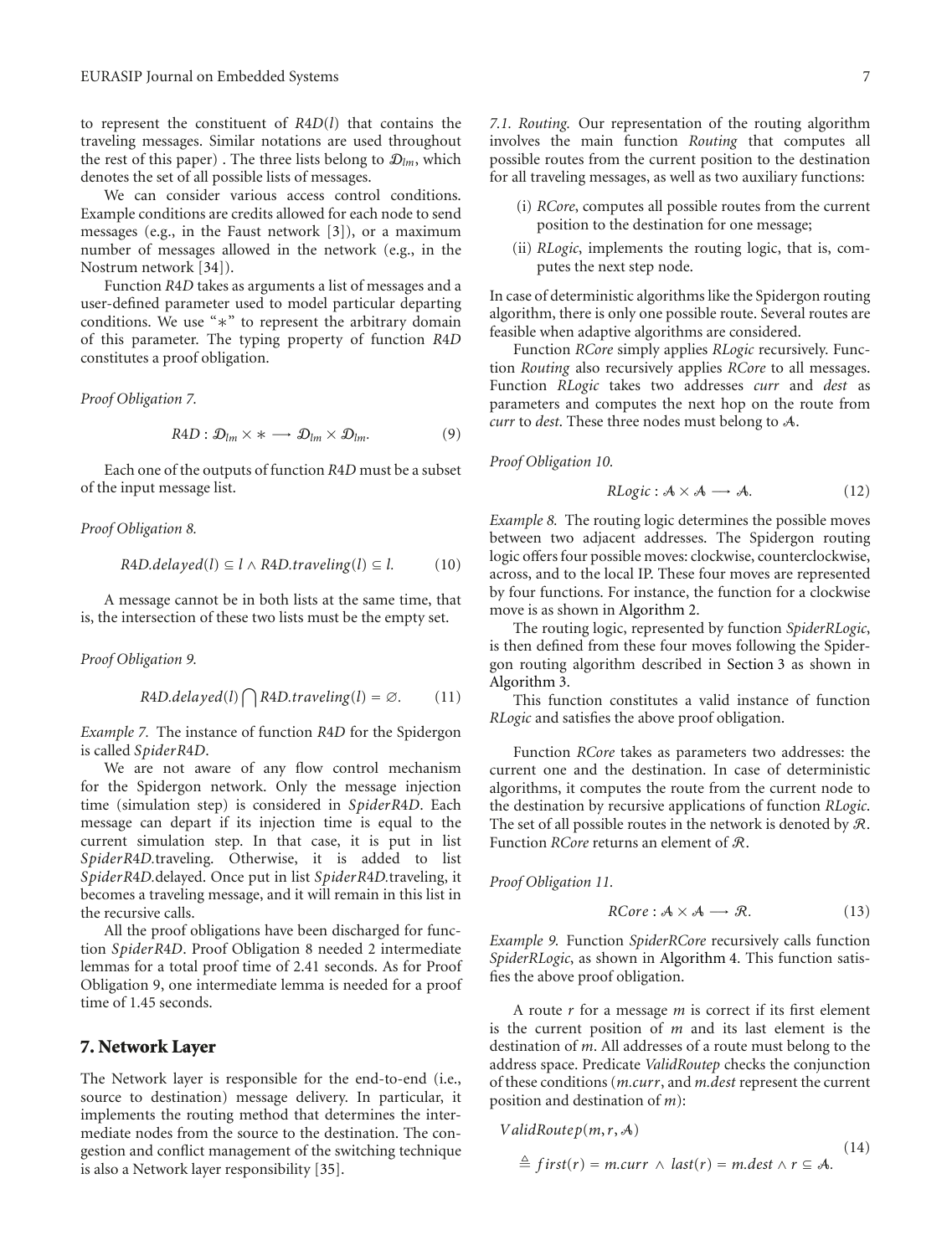**function** move-clockwise( $c$ ) { **if**  $c$ *, dir* = *i* **then** // internal hop to output port return *c.id*,*cw*, *o*; **else** // leave from port  $\langle c.id, cw, o \rangle$ return  $\langle (c.id + 1) \mod 4 \cdot N, ccw, i \rangle;$ // enter on port to  $\langle c.id + 1, ccw, i \rangle$  of neighbor }



**function** *SpiderRLogic*(*curr*, *dest*) { *RelAd* := (*dest.id* − *curr.id*) mod 4 *N*; **if**  $RelAd = 0$  **then** return *move-local*(*curr*); **else if**  $0 < RelAd \leq N$  **then** return *move*-*clockwise*(*curr*); **else if**  $3 \cdot N \leq RelAd \leq 4 \cdot N$  **then** return *move*-*counterclockwise*(*curr*); **else** return *move*-*across*(*curr*); }*.*

ALGORITHM 3

Function *Routing* takes as arguments a list of messages and the address space. It returns a list of *routed messages*, that is, messages associated with routes. D*lm* denotes the set of lists of messages, and D*lrm* denotes the set of lists of routed messages.

*Proof Obligation 12.*

$$
Routing: \mathcal{D}_{lm} \times \mathcal{D}_A \longrightarrow \mathcal{D}_{lrm}. \tag{15}
$$

*Example 10.* Function *Routing* is instantiated by function *SpiderRouting* as shown in Algorithm 5.

Functions *first* and *tail* return the first element of a list and the tail of the list (i.e., the list without its first element).

The well-formedness of the routes produced by function *Routing* is expressed by predicate *CorrectRoutesp*. This predicate takes as arguments a list of messages *lm*, the list of the corresponding routed messages *lrm*, and the address space A. It verifies that, for every message *m* of *lrm*, there exists a unique routed message *rm* in *lrm* such that *m* and *rm* have the same *id* and that the route of *rm* is correct with respect to message *m*.

$$
CorrectRoutersp(lm, lrm, A) \triangleq \forall m \in lm, \exists rm \in lrm,
$$

$$
ValidRoutep(m, rm.route, A) \land m.id = rm.id.
$$

$$
(16)
$$

The main proof obligation guarantees that all routes produced by function *Routing* are correct.



ALGORITHM 4

|      | <b>function</b> SpiderRouting (lm, nodeset) {        |
|------|------------------------------------------------------|
|      | if $lm = \emptyset$ then return $\emptyset$ ;        |
| else |                                                      |
|      | $m := first(lm);$                                    |
|      | $route := SpiderRCore(m.curr, m.dest);$              |
|      | $rm := \langle m, route \rangle$ ; // routed message |
|      | return list(rm, SpiderRouting (tail(lm), nodeset));  |
| ł.   |                                                      |
|      |                                                      |

ALGORITHM 5

*Proof Obligation 13.*

*CorrectRoutesp*(*lm*, *Routing*(*lm*, A), A)*.* (17)

*Example 11.* We first prove that function *SpiderRCore* produces valid routes, that is, its result satisfies predicate *ValidRoutep*. The proof proceeds by induction on the length of a route. The remaining properties are trivial. Overall, the specification and the validation of the routing algorithm of Spidergon amount to 1200 lines of ACL2 code. Most of the difficulty comes from arithmetic reasoning in ACL2.

*7.2. Scheduling.* Function *Scheduling* determines the progression of messages in the network. From a list of messages, it returns the list of messages that have reached their destination and the list of messages that are still *en route* to their destination. *En route* messages may be blocked on their current node or able to move forward. Two layers of the OSI stack are concerned here

- (i) At the Network layer, priorities are used to resolve the competition for the next resource (e.g., a port). Their specifications are discussed in Section 7.3. Other aspects, specific to a switching technique, can also be implemented at this layer. For example, in wormhole switching, flits belonging to the same message must follow the same route in a pipelined fashion, without the introduction of flits belonging to other messages between them [36].
- (ii) At the data link layer, data transmission follows a low-level protocol that determines whether the next resource is ready to receive. This is the purpose of Section 8.

Function *Scheduling* takes as arguments a list of routed messages, the current value of the attempts (of type  $\mathcal{D}_{att}$ ), the current network state, and an additional parameter that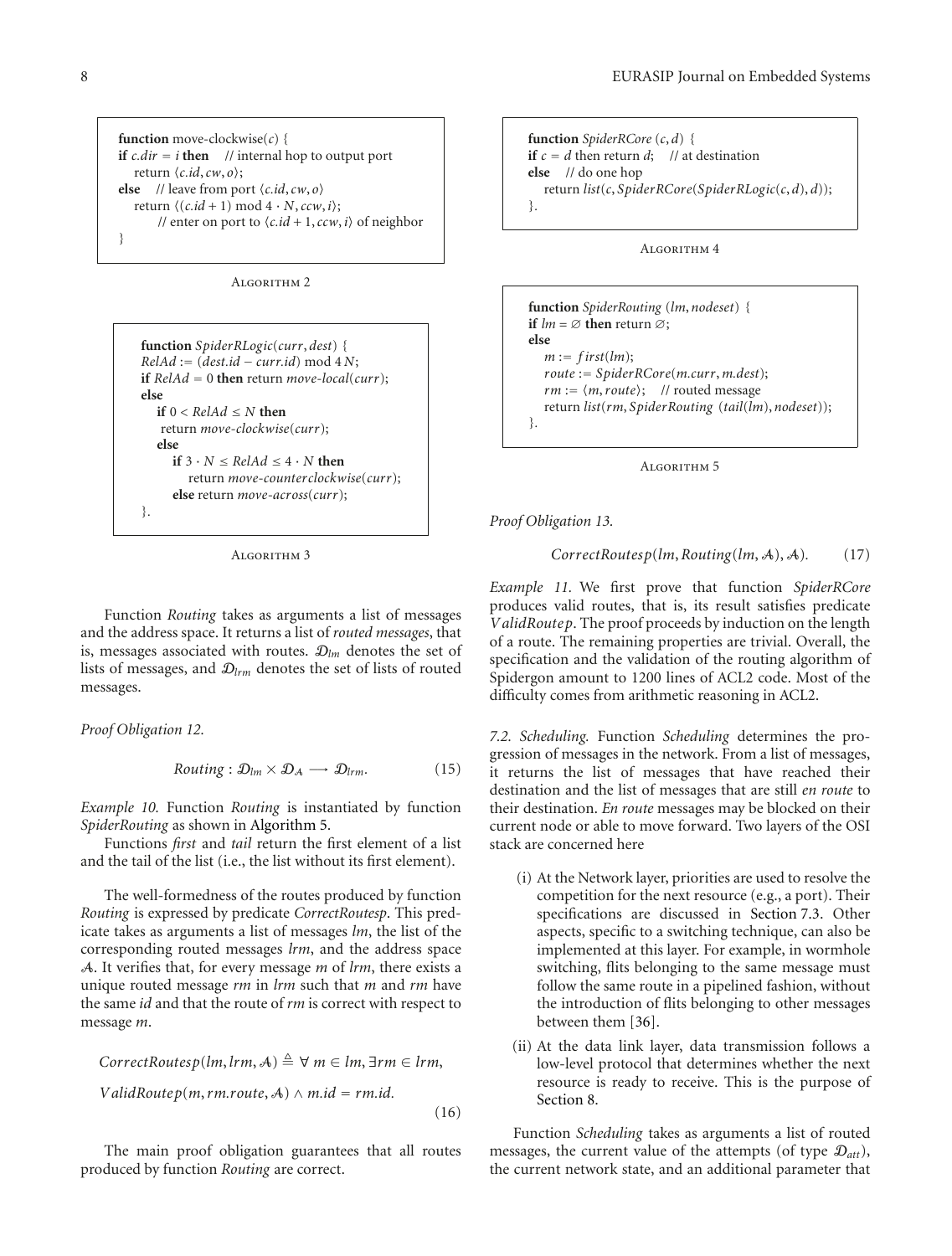models the priority order to be used. This parameter is user defined and we use an "∗" to denote its domain. Function *Scheduling* returns two lists (*en route* messages used in the recursive call of GeNoC, and arrived messages), the updated attempts, and the updated network state.

*Proof Obligation 14.*

*Scheduling* :  $\mathcal{D}_{lrm} \times \mathcal{D}_{att} \times \mathcal{S} \times * \longrightarrow \mathcal{D}_{lm} \times \mathcal{D}_{lrm} \times \mathcal{D}_{att} \times \mathcal{S}.$ (18)

*Example 12. WHS* is the core function in modeling the wormhole switching technique. It takes as arguments a list of routed messages, three accumulators (initially empty) and the global state. The first two accumulators collect the messages that are still *en route* (*ER*) and those that have reached their destination (*Arr*). The last accumulator (*2Bmoved*) collects the ports from which a message moves: their buffer must be emptied (see function *WHScheduling* thereafter). *WHS* returns the three accumulators and a new state. If a move is possible (lines 10 to 23), the message is added to *2Bmoved* (lines 14 and 21). The memory element of the target of the hop (second element of the route) is updated with the content of the message (lines 15 and 22). If the message has reached its destination, it is added to *Arr* (line 13). Otherwise, the first address of its route is removed—the second address becomes its current position simulating the action of making a hop—and the message is then added to *ER* (line 20). If no move is possible, the message is simply added to *ER* without any modification (lines 26 to 28) (see Algorithm 6).

Function *WHScheduling* is the top level function in the model of the scheduling policy and the instance of function *Scheduling*. It includes the priority ordering between the ports of a node and the low-level protocols used in the data link layer. Function *WHScheduling* first calls these functions to order its input argument (line 2) and to compute the first phase of our handshake protocol (line 3). Function *rrSort* implements a round-robin priority scheme. Function *WHS* is called with empty accumulators (only represented as "*...*" in the definition).

To build the returned state, *WHScheduling* empties the buffer of the addresses that were left by a message (line 9), produced by function *WHS* above in accumulator *2Bmoved*. Function *free* simply loads all these addresses with ∅, the empty buffer as shown in Algorithm 7.

The main property required for the arrived messages is that their routes are left unchanged. Predicate *ArrivedCorrp* below checks that for every routed message  $rm'$  of the list *lrm* , there exists a routed message *rm* of the list *lrm* such that *rm* and *rm* have the same *id* and the same routes *r*.

$$
ArrivedCorr p(lrm, lrm') \triangleq \forall rm' \in lrm', \exists rm \in lrm,
$$

$$
rm.id = rm'.id \land rm.r = rm'.r.
$$

$$
(19)
$$

The following proof obligation ensures that the arrived messages satisfy this predicate.

1: **function** *WHS*(*lrm*, *ER*,*Arr*, 2*Bmoved*,*st*) { 2: **if**  $\text{lrm} = \emptyset$  **then** 3: return *list*(*ER*,*Arr*, 2*Bmoved*,*st*); 4: **else** 5: **begin** 6: *rm* := *f irst*(*lrm*); 7: *r* := *SpiderTestRoutes.r*(*st*,*rm*); 8: *newst* := *SpiderTestRoutes.st*(*st*,*rm*); // see Section 8 9: **end** 10: **if**  $r \neq \emptyset$  **then** // a hop is possible for *rm*<br>11: **if**  $len(r) = 2$  **then** // *rm* reached desti 11: **if**  $len(r) = 2$  **then** // *rm* reached destination 12: **herein** 12: **begin** 13: *Arr* := *insert*(*rm*,*Arr*); 14:  $2B moved := insert(rm, 2B moved);$ <br>15:  $st' :=$  $st' :=$ *SpiderLoadBu f f er*(*Second*(*r*),*rm*,*st*); 16: return // recursive call *WHS*(*tail*(*lrm*), *ER*,*Arr*, 2*Bmoved*,*st* ); 17: **end** 18: **else** // *rm* still en route 19: **begin** 20:  $ER := insert(hop(rm), ER);$ <br>
21:  $2Bmodel := insert(rm, 2Bm)$ 21:  $2B moved := insert(rm, 2B moved);$ <br>  $22 \cdot \cdot \cdot \cdot =$  $st'$   $\cdot$   $=$ *SpiderLoadBu f f er*(*Second*(*r*),*rm*,*st*); 23: return // recursive call *WHS*(*tail*(*lrm*), *ER*,*Arr*, 2*Bmoved*,*st* ); 24: **end** 25: **else** // no move 26: **begin** 27:  $ER := insert(rm, ER);$ <br>28:  $return$  // recursive *c*: return // recursive call *WHS*(*tail*(*lrm*), *ER*,*Arr*, 2*Bmoved*,*st*); 29: **end** 30: }*.*

ALGORITHM 6

*Proof Obligation 15.*

*ArrivedCorr p*(*Scheduling.arr*(*lrm*, *a*,*s*, *o*), *lrm*)*.* (20)

Similarly, predicate *EnrouteCorrp* is designed for the correctness of the *enRoute* messages and used in the next proof obligation. Formally, it checks that for every *enRoute* message, there exists a routed message of the input list of *Scheduling* which has the same *id*, origin, injection time, and so forth.

## *Proof Obligation 16.*

*EnrouteCorr p*(*Scheduling.enRoute*(*lrm*, *a*,*s*, *o*), *lrm*)*.* (21)

The next proof obligation states that the two output lists of function *Scheduling* are subsets of the parameter *lrm*.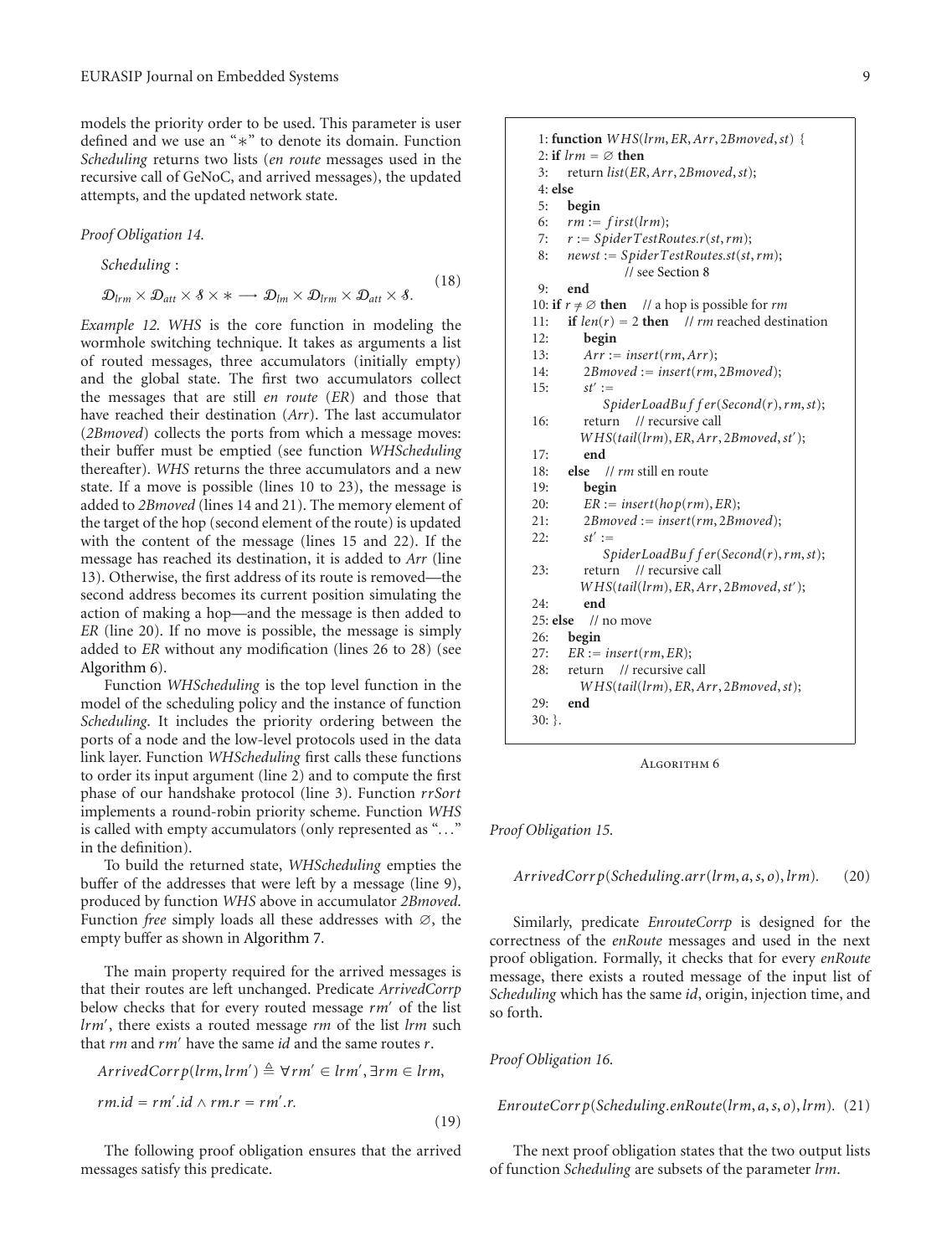1: **function** *WHScheduling*(*lrm*, *att*,*st*, *o*) { 2: *lrm* := *rrSort*(*lrm*, *o*); // see Section 7.3 3: *rst* := *SpiderReqTrans*(*st*); // see Section 8 4: *EnRoute* := *WHS.EnRoute*(*lrm*, *...* ,*rst*); 5:  $Arrived := WHS.Arrived(lrm, \ldots, rst);$ 6: 2*Bmoved* := *WHS.*2*Bmoved*(*lrm*, *...* ,*rst*); 7: *att* := *ConsumeAttempts*(*att*);  $8: st' := WHS.st(lrm, ..., rst);$ 9: *st* := *f ree*(2*Bmoved*,*st* ); 10: return *list*(*EnRoute*,*Arrived*, *att* ,*st*); 11: }*.*

ALGORITHM 7

*Proof Obligation 17.*

 $Scheduling.array(lrm, a, s, o) \subseteq lrm$ ∧ *Scheduling.enRoute*(*lrm*, *a*,*s*, *o*) ⊆ *lrm.* (22)

The last proof obligation states that a message cannot be in both lists at the same time, that is, the intersection of these two list is the empty set.

#### *Proof Obligation 18.*

Scheduling.array(lrm, a, s, o)  
\nScheduling\_enRoute(lrm, a, s, o) = 
$$
\emptyset
$$
. (23)

*Example 13.* For the whole wormhole instance, 17 functions and 60 lemmas are defined. The detailed figures for the successive proof obligations (PO) are

- PO 15: 4 lemmas, total proof time of 4 seconds;
- PO 16: 21 lemmas, total proof time of 47 seconds;
- PO 17: 5 lemmas, total proof time of 0.61 seconds;
- PO 18: 2 lemmas and largely automatic, 1.18 seconds.

*7.3. Priorities.* Function *PrioSort* is used to model the priority scheme at the Network layer. It takes as parameter a list of messages and sorts it according to the user-defined parameter passed to function *Scheduling*. The priority policy can be based on a round-robin rule such as in the Hermes NoC [37], determined by the "age" of the messages like in Nostrum [34], or any other ordering. The signature of *PrioSort* is given by the following proof obligation.

*Proof Obligation 19.*

$$
PrioSort: \mathcal{D}_{lm} \times * \longrightarrow \mathcal{D}_{lm}. \tag{24}
$$

*Example 14.* We instantiate the priority scheme with a round-robin policy, implemented in function *rrSort*. The user-defined parameter is simply the initial ordering at a node. At each simulation step, we permute this ordering. The initial ordering is *loc*, *cw*, *ccw*, *acr*, meaning that the local

port has the priority. At every step, this ordering is shifted starting at the position of the port that has been served in the current step. For instance, if a node performs a read or a write to port *ccw*, the new ordering will be *acr*, *loc*, *cw*, *ccw*.

Another proof obligation guarantees that *PrioSort* is actually a sorting function, *that is*, its result is a permutation of its parameter  $lm$ .  $IsPerm(l_1, l_2)$  is the predicate that checks whether  $l_1$  is a permutation of  $l_2$ .

*Proof Obligation 20.*

$$
IsPerm(PriorSort(lm, o), lm).
$$
 (25)

*Example 15.* The instance of the sorting function used in the Spidergon network needed 270 lines of code. Proof Obligations 19 and 20 required 13 common lemmas, proven in 6.92 seconds. One extra intermediate lemma was necessary for Proof Obligation 19, for a total time of 0.3 seconds. Proof Obligation 20 was verified in 8.6 seconds.

#### **8. Data Link Layer**

The data link layer is responsible for the point-to-point transmission between two adjacent nodes. In particular, it implements the transmission protocol. Various types of protocols exist, such as simple handshake protocols [37] or sophisticated algorithms based, for instance, on load analysis [34].

The main function of our representation is *TestRoutes* that checks the feasibility of the next hop on the route. As mentioned in Section 5.2, an optional field can be added to the network state, for instance, to specify the request and acknowledge signals of a handshake protocol. In that case, the protocol is represented using two auxiliary functions:

- (i) *ReqTrans*, expresses the transmission of requests;
- (ii) *AckTrans*, expresses the transmission of acknowledgments.

Function *ReqTrans* updates the optional fields of the current state by setting request signals to 1. It takes the current state as parameter and returns the updated state.

*Proof Obligation 21.*

$$
ReqTrans: \mathcal{S} \longrightarrow \mathcal{S}.
$$
 (26)

*Example 16.* This function is instantiated by function *SpiderReqTrans*. Every port with a nonempty buffer requests a transfer (we have one-place buffers, thus nonemptiness means that a flit has to be transferred). Function *ActivReq* sets the *Rx* signal of state element *e* to 1 as shown in Algorithm 8.

This function statisfies the above proof abligation.

Function *AckTrans* takes as parameters the current network state and an address. It returns a new state in which the acknowledgment signal of this address is set to 1 if transmission to this address is possible.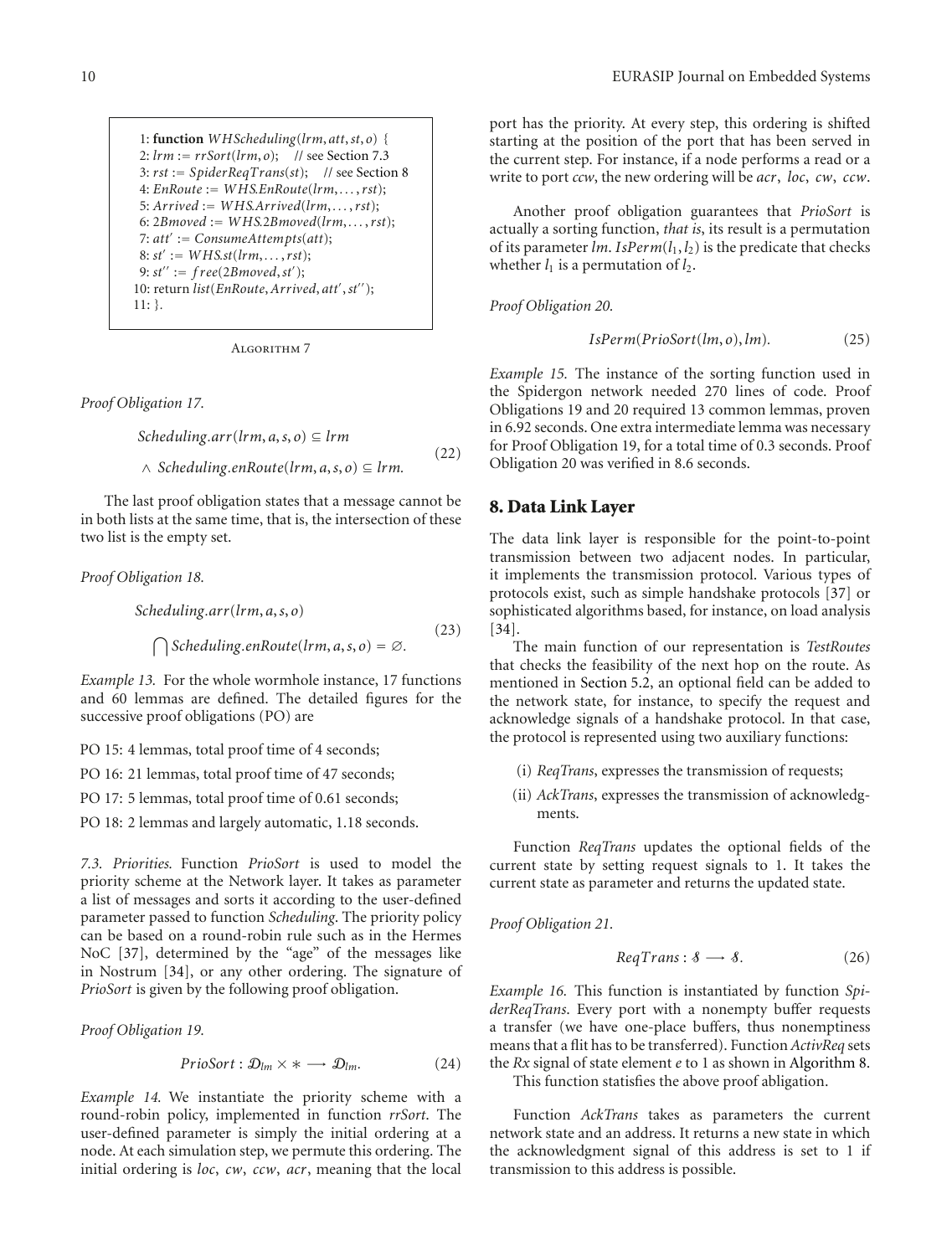**function** *SpiderReqTrans*(*st*) {  $e := first(st);$ **if**  $e$ *mem* =  $\emptyset$  **then** // no request return *list*(*e*, *SpiderReqTrans*(*tail*(*st*))); **else** // request issued *return list(ActivReq(e),SpiderReqTrans(tail(st)));* }*.*

ALGORITHM 8

**function** *SpiderAckTrans*(*st*, *a*) { **if**  $SpiderReadSENTy(st, a)$ *.mem* =  $\emptyset$  **then** return *ActivAck*(*st*, *a*); **else** return *st*; }

ALGORITHM 9

*Proof Obligation 22.*

$$
AckTrans: 8 \times A \longrightarrow 8. \tag{27}
$$

*Example 17.* This function is instantiated by function *Spider-AckTrans*, which sets the *Ackrx* signal to 1 if the target address has an empty buffer. This is done by function *ActivAck* (see Algorithm 9).

Function *TestRoutes* takes as parameters a state and a routed message (of type  $\mathcal{D}_{rm}$ ). It returns a new state and a route. If the route is empty, it means that no route is possible for the message, that will temporarily remain blocked on its current node. Otherwise, the next hop on the route is valid for the message.

*Proof Obligation 23.*

TestRouters: 
$$
\delta \times \mathcal{D}_{rm} \longrightarrow \delta \times \mathcal{R} \bigcup {\{\varnothing\}}.
$$
 (28)

*Example 18.* Function *SpiderTestRoutes* is the valid Spidergon instance of function *TestRoutes* (see Algorithm 10).

The instance for the handshake protocol needed 80 lines of ACL2 code.

In the case of *adaptive* algorithms, several routes would be possible and the instance of function *TestRoutes* would check all possible routes.

Table 1 summarizes the proof effort for the generic model and for the Spidergon instantiation. Such instantiations can be performed by an experienced ACL2 user; a good understanding of the principles and of the proof obligations of the generic model is necessary. All proof times are measured on an Intel Core Duo T2400, 1.83 GHz, with 1.5 GBs of RAM.

```
function SpiderTestRoutes(st,rm) {
r := rm.route;
nxthop := second(r); // possible next hop
st := SpiderAckTrans(st, nxthop);
if st' \neq st then
   return (st
,r);
else
  return (st, \emptyset);}.
```




ALGORITHM 11

#### **9. GeNoC Instance—Proof—Simulation**

*9.1. Formal Proof.* In the introduction, we sketched the correctness theorem (1) associated with function GeNoC that amounts to verifying the property *℘*: *every message arrived at some node n was actually issued at some source node s and originally addressed to node n, and the message reaches its destination without modification of its content*.

In other words, for each arrived message (i.e., each element of  $Genoc.T(M, A, att, T, st, z)$ , there exists a message in *M* with the same *id*, the same destination (*dest*), and the same content, denoted by *f rm*. The corresponding formalization is as follows.

#### **Theorem 1.**

$$
\forall m \in \text{GeVoC.} \, T(M, A, att, T, st, z), \, \exists m' \in M, \\
 m.id = m'.id \land m.dest = m'.dest \qquad (29) \\
 \land m.frm = m'.frm.
$$

*Example 19.* The GeNoC instance of the Spidergon network is given in Algorithm 11. It follows the pattern of Section 4, with the Spidergon instances *SpiderR*4*D*, *SpiderRouting*, and *WHScheduling*.

Once the different proof obligations of each component have been proven, the general correctness property (the theorem above) is directly obtained from the instantiated proof obligations. No additional verification effort is required.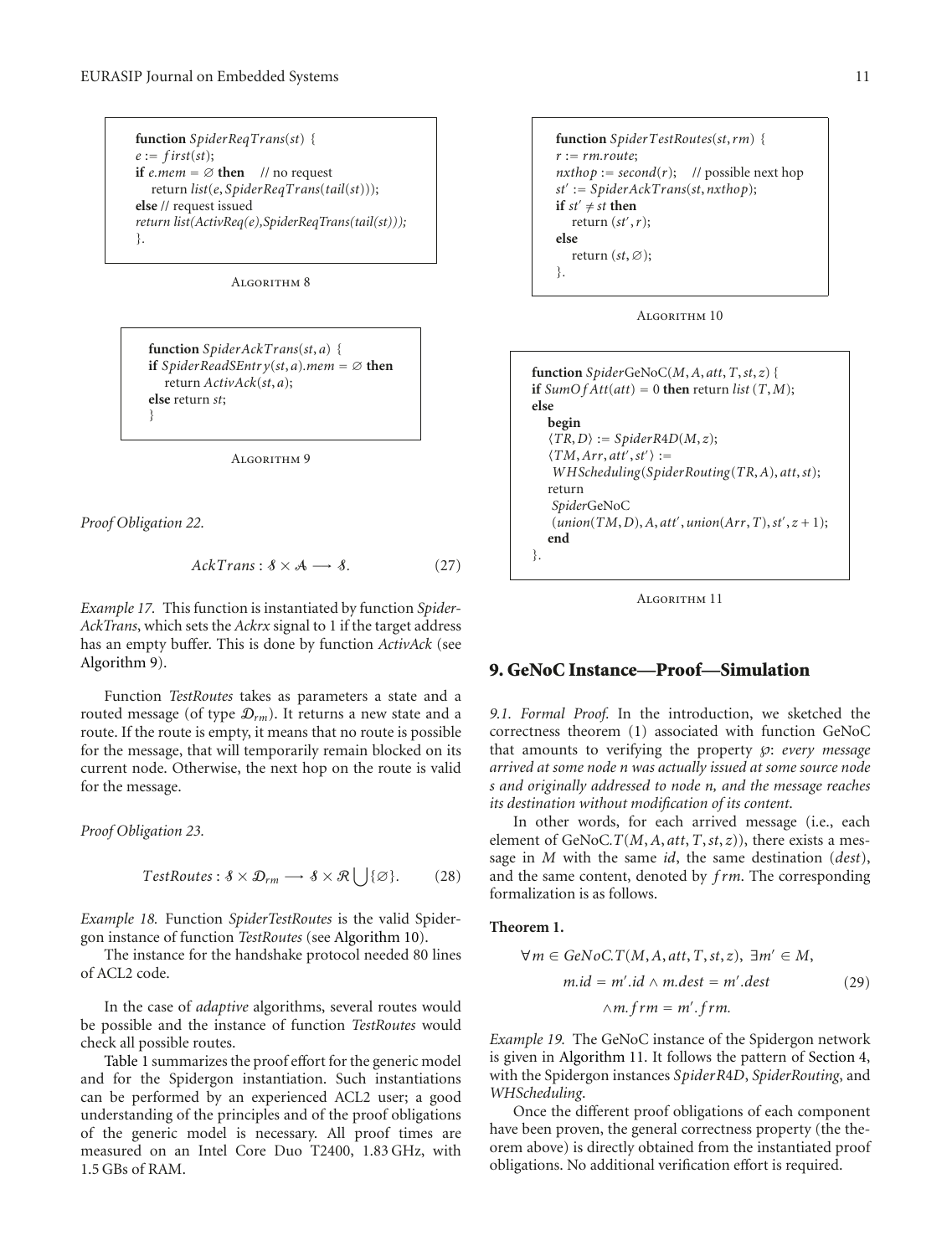Table 1: Proofs-size and CPU time.

| Proof                              | Number of functions | Number of theorems | CPU time  |
|------------------------------------|---------------------|--------------------|-----------|
| Generic model                      | 114                 | 239                | 86.96 s   |
| Spidergon                          |                     |                    |           |
| <i>Topology</i> (105 ACL2 lines)   | 10                  | 4                  | 1.23s     |
| Network state (300 ACL2 lines)     | 15                  | 10                 | 0.3 s     |
| Access control (220 ACL2 lines)    | 3                   | 23                 | 6.51 s    |
| Routing (1200 ACL2 lines)          | 39                  | 90                 | 2092.81 s |
| Scheduling (2100 ACL2 lines)       | 17                  | 60                 | 75s       |
| Priority schemes (270 ACL2 lines)  |                     | 22                 | 17.75 s   |
| Handshake protocol (80 ACL2 lines) | 6                   | 3                  | 0.16s     |

TABLE 2: Simulation example.

| Ιd | Source      | Content    | Destination          | Flits | Time     |
|----|-------------|------------|----------------------|-------|----------|
|    | $(0$ Loc i) | (1112)     | $(8$ Loc o)          | 4     |          |
|    | $(1$ Loc i) | (21 22 23) | $(8$ Loc o)          | 5     | $\theta$ |
| 3  | $(4$ Loc i) | (31)       | $(3$ Loc o)          | 3     |          |
| 4  | $(5$ Loc i) | (4142)     | $(3 \text{ Loc } o)$ |       |          |

| TABLE 3: Routes of the messages. |  |
|----------------------------------|--|
|----------------------------------|--|

| Id             | Route                                                                                                             |
|----------------|-------------------------------------------------------------------------------------------------------------------|
|                | $(2, (0 Loc i))$ $(3, (0 Acc o))$ $(4, (8 Acc i))$ $(5, (8 Loc o))$                                               |
| 2              | $(1, (1 Loc i)) (2, (1 Acc o)) (3, (9 Acc i)) (4, (9 Cov o))$<br>$(5, (8 \text{ Cw i})) (10, (8 \text{ Loc } 0))$ |
| -3             | $(3, (4 Loc i)) (4, (4 Cov o)) (5, (3 C w i)) (6, (3 Loc o))$                                                     |
| $\overline{4}$ | $(1, (5 Loc i)) (2, (5 Cow o)) (3, (4 Cw i)) (8, (4 Ccw o))$<br>$(9, (3 \text{ Cw i}))(10, (3 \text{ Loc } 0))$   |

*9.2. Simulation.* We mentioned in the introduction that ACL2 provides both a theorem proving system and an execution engine. With the ACL2 implementation of our model, we not only perform formal proofs, but we also can execute the NoC behavior on test cases. A real synergy is thus obtained. While global safety properties can be demonstrated with theorem proving techniques, the detailed analysis of message progression and interaction in the network still requires the simulation of test scenarios. It is of utmost importance that these two verification techniques be applicable to the *same* model. Our model enables this synergy.

We now illustrate this characteristic with a simple simulation of the Spidergon. In the simulation scenario described by Table 2, four messages are considered. Message 1 is split into 2 flits (hence its total number of flits is 4 due to the presence of the header flit and of the *number of flits* one), message 2 is split into 3 flits (its total number of flits is 5), and messages 3 and 4 occupy 3 and 4 flits.

The ACL2 execution of GeNoC yields textual results, made of lists. For readability, we have developed an animated visualization tool in Java. From ACL2 results in list form, it



Figure 5: Animated ACL2 simulation.

performs an animation of the evolution of the messages in the network. Figure 5 gives a screenshot of the 5th simulation step. Flits are numbered in decreasing order, from *Nbflits-1* downto 0.

Messages 1 and 2 on the one hand and 3 and 4 on the other hand have the same destination. The messages follow the routes given in Table 3, where each location is associated with the iteration cycle (iteration 1 corresponds to time 0).

Message 1 departs at iteration cycle 2 and reaches the local port of node 8 before message 2, thus blocking it on port *cw* of node 8, as shown on the screenshot, until step 10. Message 4 arrives on the *ccw* port of node 4 when the first flit of message 3 departs on the local port of this node. The round-robin rule gives the priority to message 3, and message 4 completes its travel to its destination as soon as this node is freed (step 8). This simulation is faithful to the expected behavior.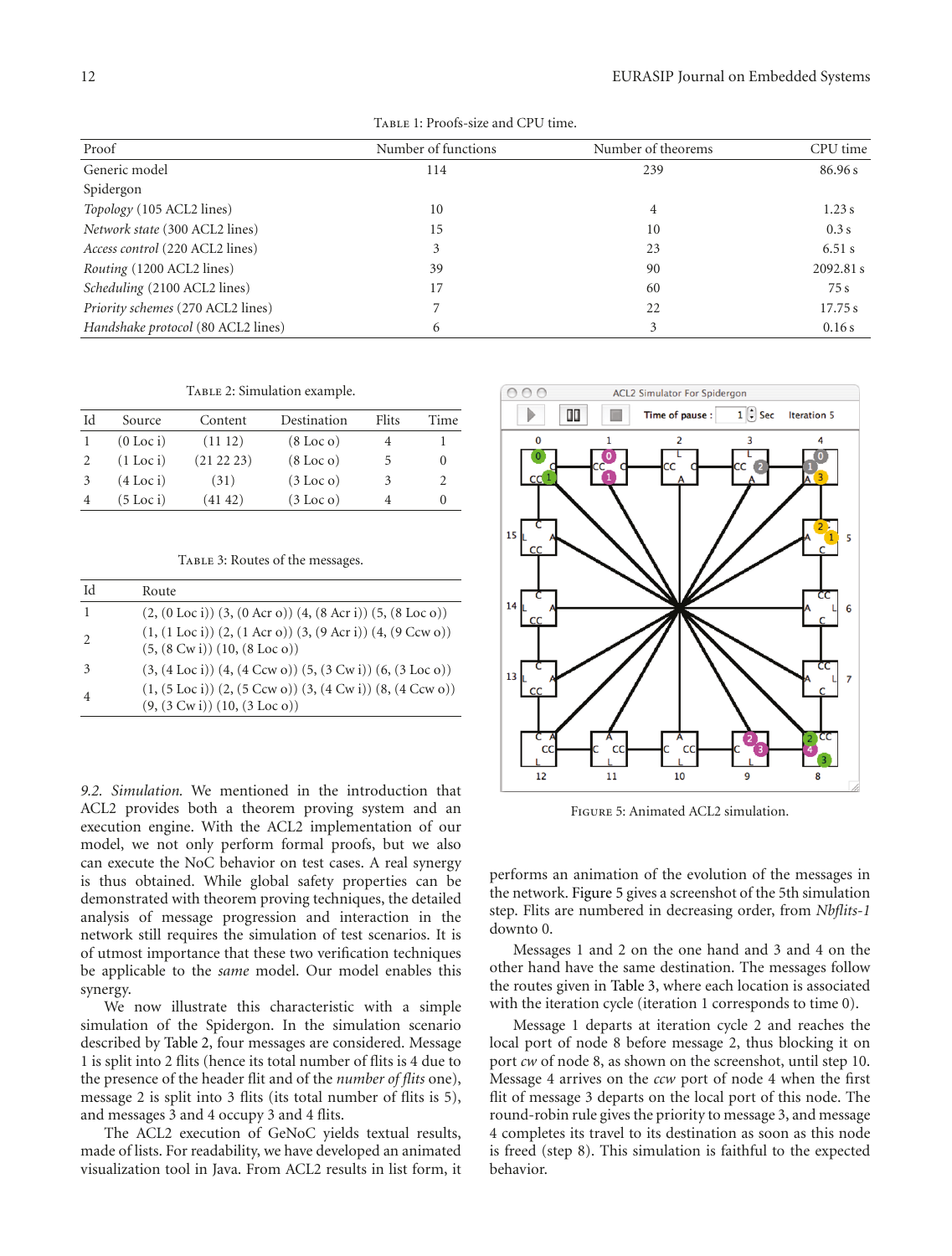# **10. Conclusion**

In this paper, we presented a formal metamodel for reasoning about network specifications, from the transport to the data link layer of the OSI architectural model. In the metamodel, the main constituents of an NoC architecture—(1) topology, (2) interfaces, (3) routing, (4) scheduling—are characterized by their essential properties rather than their size or detailed behavior. Reasoning is based on the properties in order to prove safety correctness statements about the overall network architecture. In the metamodel, it is proved once and for all that the characteristic properties of the components imply the correctness statement.

To instantiate the metamodel on a particular NoC architecture, one has to fix (1) the node interconnection and how addresses are formed, (2) the interfaces and state holding elements of the nodes, (3) the progression of messages between neighboring nodes and the corresponding state transition functions, and (4) the priority or conflict resolution policy. Each one of these decisions is documented as a high level, executable algorithmic specification for the corresponding NoC constituent. For each one of them, all that needs to be done is the proof that the essential properties hold on the algorithmic specification. This is a modular proof, each constituent is processed in isolation. The number of ancillary definitions and intermediate lemmas, the size of the proof script, and the execution time of the proof system are reasonable.

Once all the proof obligations for the four constituents have been discharged, the overall correctness statement holds on the model of the NoC architecture as an immediate consequence of the proof performed on the metamodel. What has been obtained at this point is a high-level correctness statement for a parameterized design. All reasoning has been made irrespective of the message/flit size, number of nodes, link width, or other magnitude parameters, all of which will be set at a later design stage for a particular implementation of the NoC in a particular circuit.

In our work, the metamodel and its instantiations are coded in Lisp and the verification flow is supported by the ACL2 proof system. This is a beneficial feature for the credibility of our work seen from the point of view of the NoC designer. The same model that is used for proof is also executable and can be run dynamically on numeric test cases. In a previous case study, the Hermes NoC, for which a VHDL design was available to us, we could show the exact same results on the same test scenarios between the VHDL simulation and the GeNoC execution.

The GeNoC metamodel has been instantiated on a variety of network definitions (Octagon [33], Hermes [37], Spidergon [10]), and for each topology on the various routing and scheduling policies considered by their designers. We are now confident that the current metamodel has reached a sufficient level of expressiveness to support the usual message forwarding on regular structures. The correctness statement discussed in this paper is just one of the many safety properties that must be established; its merit is twofold. We believe that we are first to have formally proved it, and it has served the purpose of demonstrating our approach and proof

process. We are now turning our attention to formalizing the absence of deadlocks and livelocks in the metamodel.

In terms of formal verification platform for NoCs, GeNoC constitutes the most abstract layer in the verification flow. The next step will be the refinement of the metamodel to support register transfer level. We want to provide a verification method, supported by proof tools, to show that a cycle accurate RTL model correctly implements a GeNoC instantiation and propagate in the process the satisfaction of the proof obligations. This is the direction of our research in the near future.

#### **References**

- [1] L. Benini and G. De Micheli, "Networks on chips: a new SoC paradigm," *Computer*, vol. 35, no. 1, pp. 70–78, 2002.
- [2] P. P. Pande, C. Grecu, A. Ivanov, R. Saleh, and G. De Micheli, "Design, synthesis, and test of networks on chips," *IEEE Design and Test of Computers*, vol. 22, no. 5, pp. 404–413, 2005.
- [3] F. Clermidy, D. Varreau, and D. Lattard, "A NoC-based communication framework for seamless IP integration in complex systems," in *Proceedings of the International Workshop on IP-Based System-on-Chip Design (IPSoC '05)*, Grenoble, France, December 2005.
- [4] D. Wiklund and D. Liu, "SoCBUS: switched network on chip for hard real time embedded systems," in *Proceedings of the 17th International Parallel and Distributed Processing Symposium (IPDPS '03)*, pp. 78–85, Nice, France, April 2003.
- [5] A. Sangiovanni-Vincentelli, "Defining platform-based design," *EEDesign of EETimes*, February 2002.
- [6] R. Dubey, "Elements of verification," *SOCcentral*, March 2005.
- [7] J. Schmaltz and D. Borrione, "A functional formalization of on chip communications," *Formal Aspects of Computing*, vol. 20, no. 3, pp. 241–258, 2008.
- [8] D. Borrione, A. Helmy, L. Pierre, and J. Schmaltz, "A generic model for formally verifying NoC communication architectures: a case study," in *Proceedings of the 1st International Symposium on Networks-on-Chip (NOCS '07)*, pp. 127–136, Princeton, NJ, USA, May 2007.
- [9] M. Kaufmann, P. Manolios, and J. Strother Moore, *Computer Aided Reasoning: An Approach*, Kluwer Academic Publishers, Dordrecht, The Netherlands, 2002.
- [10] M. Coppola, R. Locatelli, G. Maruccia, L. Pieralisi, and A. Scandurra, "Spidergon: a novel on-chip communication network," in *Proceedings of the International Symposium on System-on-Chip*, pp. 1–15, Tampere, Finland, November 2004.
- [11] J. S. Chenard, S. Bourduas, N. Azuelos, M. Boulé, and Z. Zilic, "Hardware assertion checkers in online detection of networkon-chip faults," in *Proceedings of the Workshop on Diagnostic Services in Networks-on-Chips*, Nice, France, April 2007.
- [12] IEEE Std 1850-2005, "IEEE Standard for Property Specification Language (PSL)," IEEE, 2005.
- [13] K. Goossens, B. Vermeulen, R. van Steeden, and M. Bennebroek, "Transaction-based communication-centric debug," in *Proceedings of the 1st International Symposium on Networkson-Chip (NOCS '07)*, pp. 95–106, Princeton, NJ, USA, May 2007.
- [14] E. M. Clarke, O. Grumberg, and S. Jha, "Verifying parameterized networks," *ACM Transactions on Programming Languages and Systems*, vol. 19, no. 5, pp. 726–750, 1997.